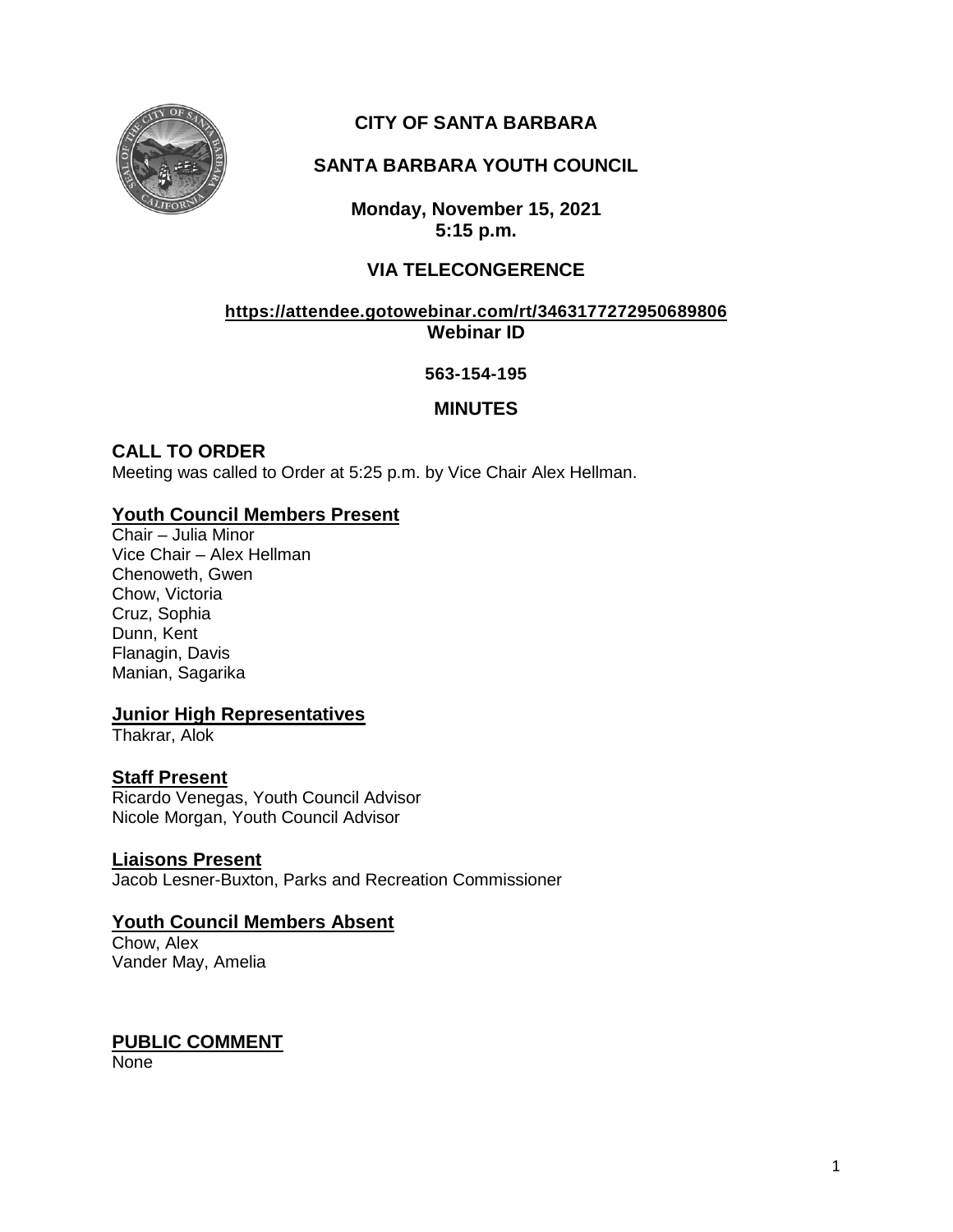# **COUNCIL AND STAFF COMMUNICATIONS**

### **Nicole Morgan, Youth Council Advisor**

- Reminder to all applicants that today will be the last day to be interviewed by Youth Council. Interviews for Youth Council by City Council will be taking place on o Tuesday, November 16, 2021 at 6:00 p.m. (time certain)
- Reminder that I will not be here in the latter half of December.

## **CONSENT CALENDAR**

#### **1. Subject: Approval of the Minutes – For Action (Attachment)**

Recommendation: That the Youth Council waive the reading and approve the minutes of the meeting held on Monday, November 1, 2021.

It was moved and seconded by Youth Council members Manian and Hellman respectively, to approve the minutes for the meeting of Monday, November 1, 2021.

All in favor. Motion carried.

Members Minor, Hellman, Chenoweth, Cruz, Dunn, Flanagin, Manian, and in favor. Member V. Chow Abstained.

#### **NEW BUSINESS**

#### **2. Subject: Youth Council Interviews – For Discussion**

Recommendation: That Youth Council interview students interested in applying to be a part of Youth Council.

Youth Council did not interview any applicants. No action taken.

#### **3. Subject: Eastside Society – Milpas Holiday Parade – For Discussion**

Recommendation: That Youth Council discuss involvement and volunteering at the Milpas Holiday Parade taking place on Saturday, December 11, 2021 from 5:30 p.m. to 7:30p.m. Interested volunteers can attend the Monday, November 29 meeting at the Eastside Library from  $6$  p.m.  $-7$  p.m.

Youth Council Members discussed volunteering in this year's Milpas Holiday Parade. Members Minor, Chenoweth, Hellman, Cruz, and Flanagin expressed interest in attending the volunteer meeting on November 29 for more information. Members have decided to give a brief presentation on the details shared during the meeting at our December 6 Regular Meeting. No action taken.

#### **4. Subject: Car Seat Safety Event – For Information**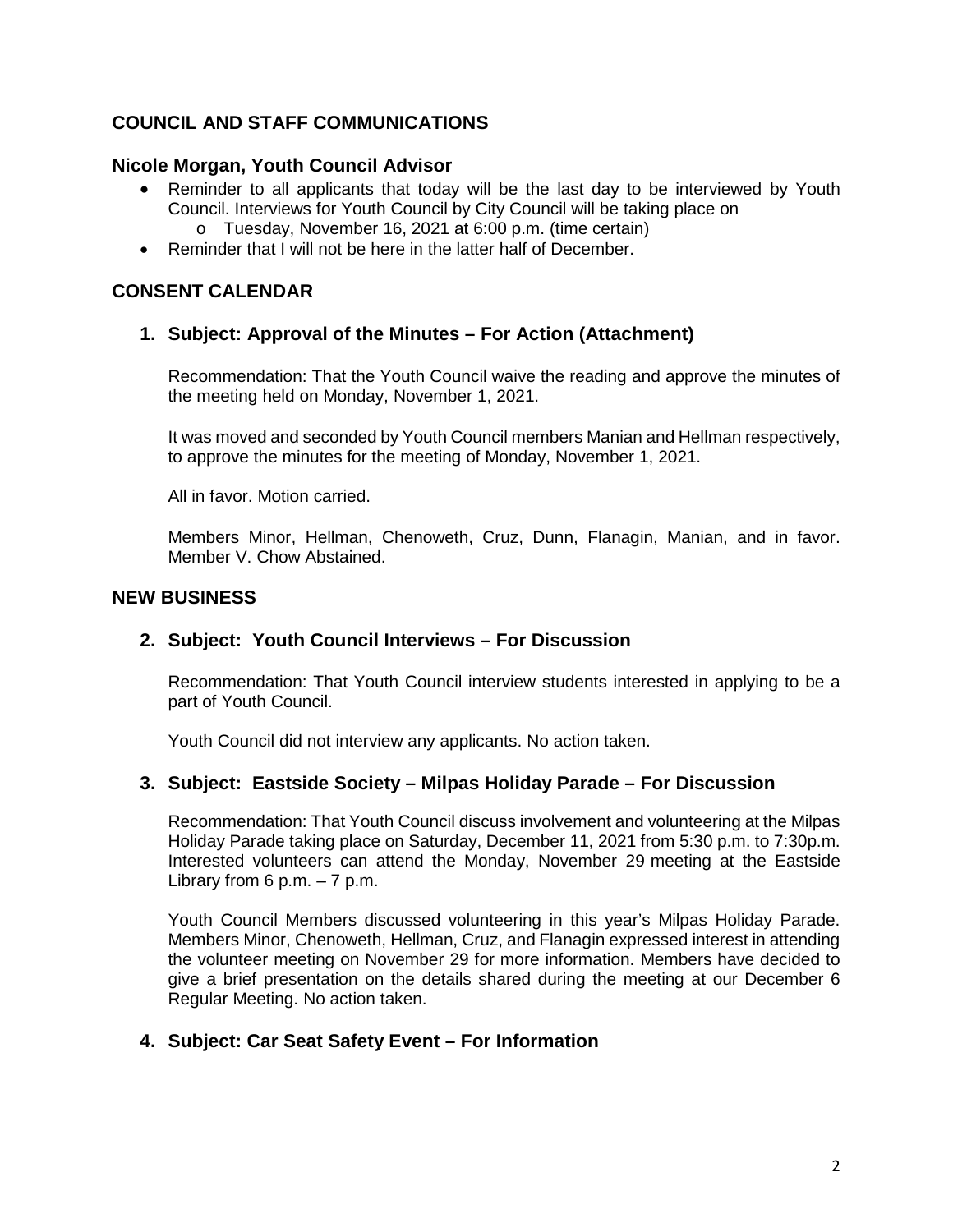Recommendation: That Youth Council identify 1 to 2 volunteers to provide support during the upcoming Car Seat Safety Event on Saturday, November 20, 2021 from 8:00 a.m. to 1 p.m. at the Franklin Neighborhood Center.

Youth Council Members discussed their ability to volunteer during this event. Member Manian stated that she is able to provide assistance.

No action taken.

### **5. Subject: Subject: Annual Youth Speak Out – For Discussion and Action**

Recommendation: That Youth Council discuss planning a *Youth Speak Out* event during the month of March 2022.

Youth Council Members discussed organizing a Youth Speak Out covering a topic of their choice. Members suggested topics relating to mental health, managing and balancing stress, the environment and ocean pollution, unfair dress codes at schools, student activism, and the effects of social media on emotional wellness. After much discussion and deliberation, members agreed that stress and mental health are the topic that needs to be addressed the most.

It was moved and seconded by Youth Council members Manian and Dunn respectively, to approve hosting a Youth Speak Out on the Subject of Mental Wellness.

All in favor. Motion carried.

Members Minor, Hellman, Chenoweth, V. Chow, Cruz, Dunn, Manian and in favor.

#### **6. Subject: Youth Council Liaisons – For Discussion**

Recommendation: That Youth Council appoint two liaisons, respectively, for the NAC meeting on Monday, December 13 at 6 p.m. and the Parks and Recreation Commission Meeting on Wednesday, December 15 at 4 p.m.

Youth Council Members discussed appointing two liaisons to give updates to the NAC and Parks and Recreation Commission. After much discussion, Members were unable to identify liaisons and requested that this item be added to the upcoming agenda for further discussion.

No action taken.

#### **OLD BUSINESS**

## **1. Subject: Mothers Against Drunk Driving PSA Video– For Discussion and Action**

Recommendation: That Youth Council discuss working alongside Mothers Against Drunk Driving (MADD) to create a short Public Safety Announcement on the prevention of underage drinking and drug use.